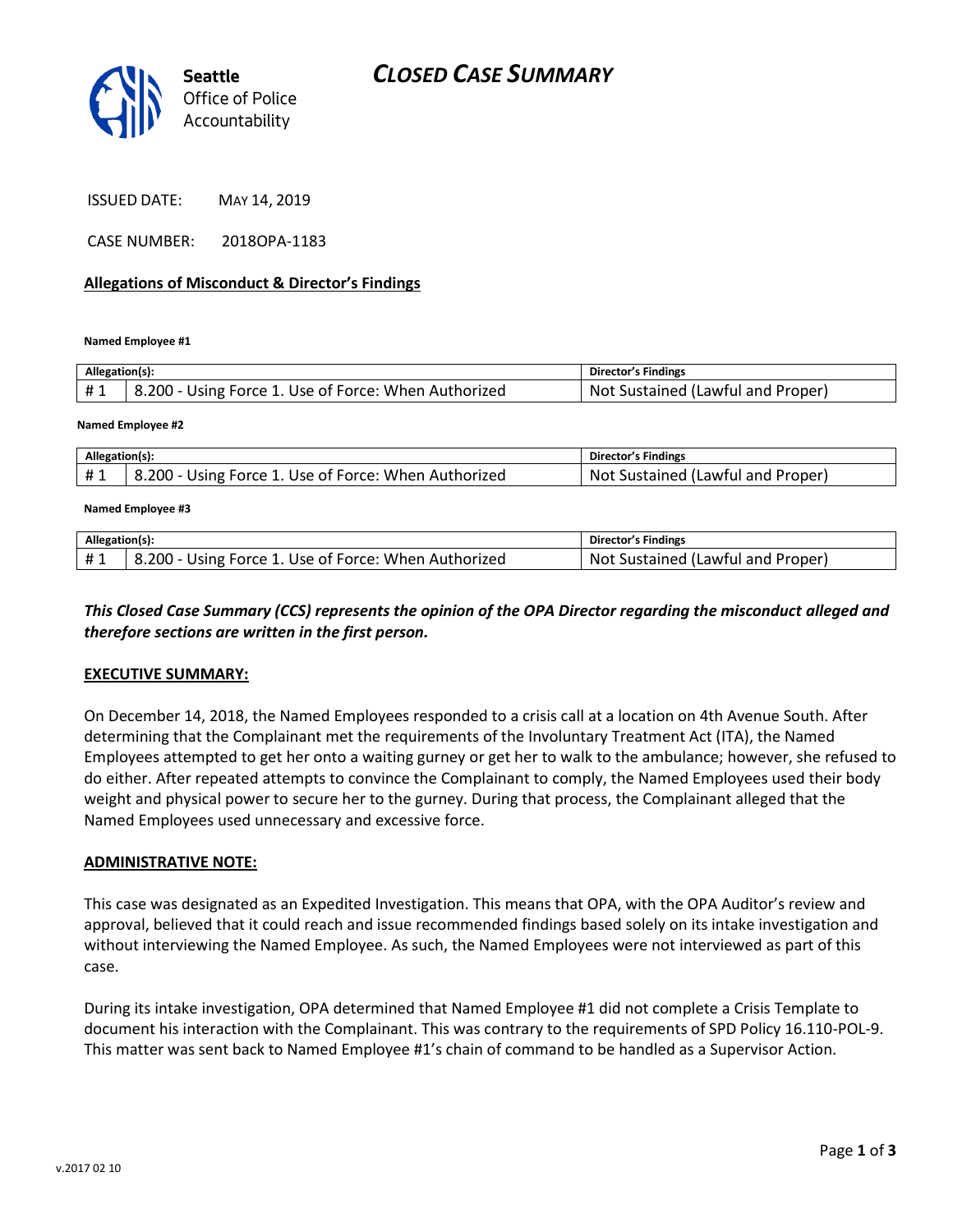

OPA CASE NUMBER: 2018OPA-1183

### **ANALYSIS AND CONCLUSIONS:**

**Seattle**

*Office of Police Accountability*

**Named Employee #1 - Allegations #1** *8.200 - Using Force 1. Use of Force: When Authorized*

As described above, the Complainant alleged that Named Employee #1 (NE#1), Named Employee #2 (NE#2), and Named Employee #3 (NE#3) used unnecessary and extreme excessive force when they physically placed her onto the gurney.

The Named Employees reported using their body weight through pushing and pulling to escort the Complainant to the gurney. They further described controlling the Complainant's limbs as she was being secured to the gurney. During that process, the Complainant alleged excessive force. The Named Employees all reported that the Complainant's demeanor devolved into increased paranoia. NE#1, who was the primary officer, noted in his report that he made the determination that the Complainant was a danger to herself based on her behavior, particularly given that she had been rolling on the floor and banging her head earlier. As such, the Named Employees reported that the use of de minimis force was necessary to secure and to prevent her from harming herself or others.

SPD Policy 8.200(1) requires that force used by officers be reasonable, necessary and proportional. Whether force is reasonable depends "on the totality of the circumstances" known to the officers at the time of the force and must be balanced against "the rights of the subject, in light of the circumstances surrounding the event." (SPD Policy 8.200(1).) The policy lists a number of factors that should be weighed when evaluating reasonableness. (*See id*.) Force is necessary where "no reasonably effective alternative appears to exist, and only then to the degree which is reasonable to effect a lawful purpose." (*Id*.) Lastly, the force used must be proportional to the threat posed to the officer. (*Id*.) If, as the Complainant alleged, NE#1 used excessive force and broke her wrists when handcuffed and took her into custody, it would have been a violation of this policy.

The Complainant's initial contact with the Named Employees and their use of force were fully captured on BWV. The BWV establishes that Complainant was not subjected to excessive or unnecessary force. To the contrary, the BWV conclusively indicates that the force used during this incident was reasonable, necessary, and proportional, and, thus, consistent with policy. As such, I recommend that this allegation be Not Sustained – Lawful and Proper against all Named Employees.

# Recommended Finding: **Not Sustained (Lawful and Proper)**

# **Named Employee #2 - Allegations #1** *8.200 - Using Force 1. Use of Force: When Authorized*

For the same reasons as stated above (*see* Named Employee #1, Allegation #1), I recommend that this allegation be Not Sustained – Lawful and Proper.

Recommended Finding: **Not Sustained (Lawful and Proper)**